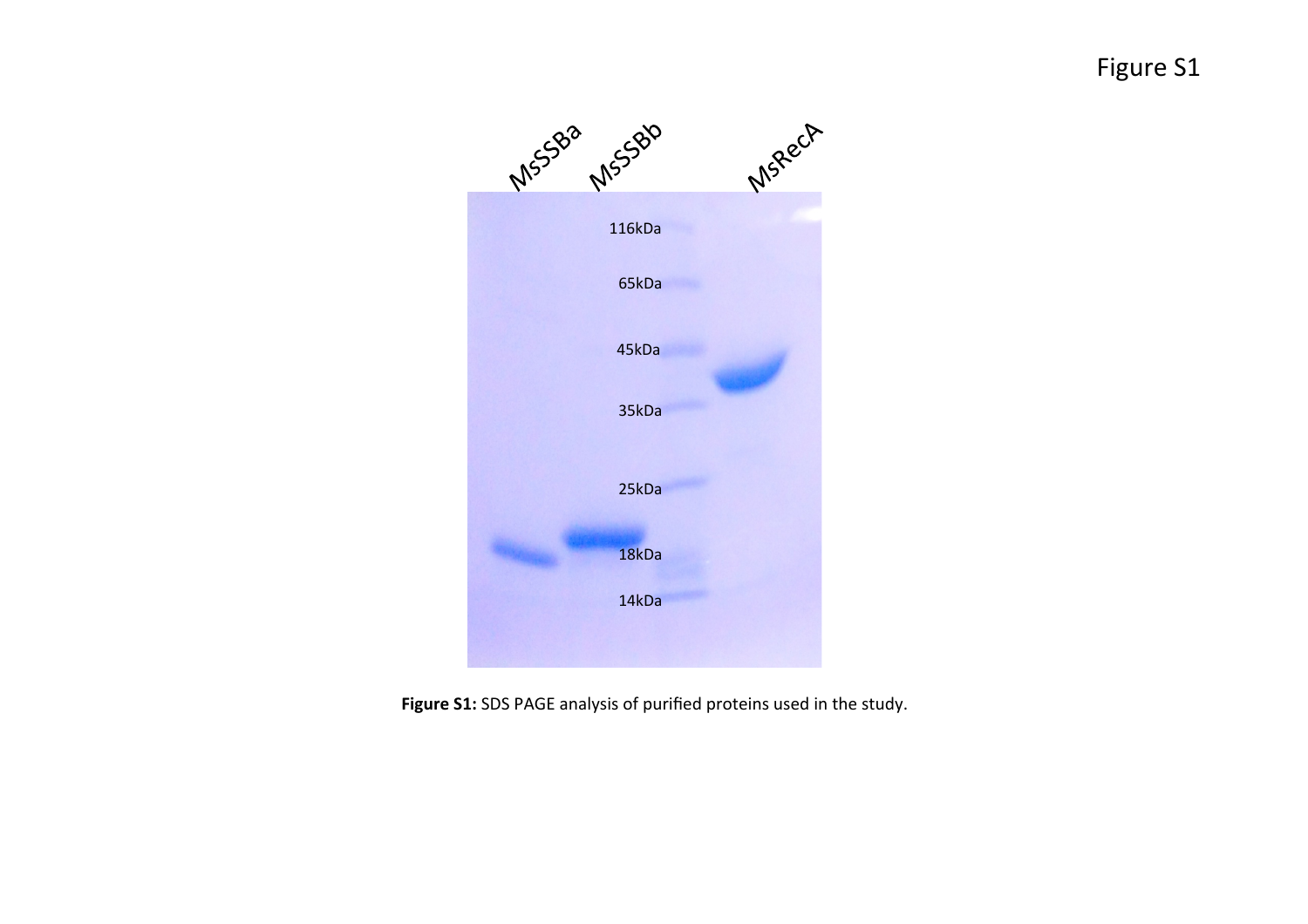Figure S2



Figure S2: Fluorescence studies on truncated SSBb-DNA binding. Titration of 10 μM SSBbΔ7 or SSBbΔ27 with increasing concentrations of poly-dT<sub>35</sub> (A), or poly-dT<sub>76</sub> (B) in T<sub>20</sub>N<sub>200</sub> [20 mM Tris-HCl pH 8.0, 200 mM NaCl]. [dT<sub>35</sub>] or [dT<sub>76</sub>] represent the concentration of DNA. K<sub>a</sub>35 and K<sub>a</sub>76 represent the equilibrium DNA binding constant of poly-dT35 and poly-dT76.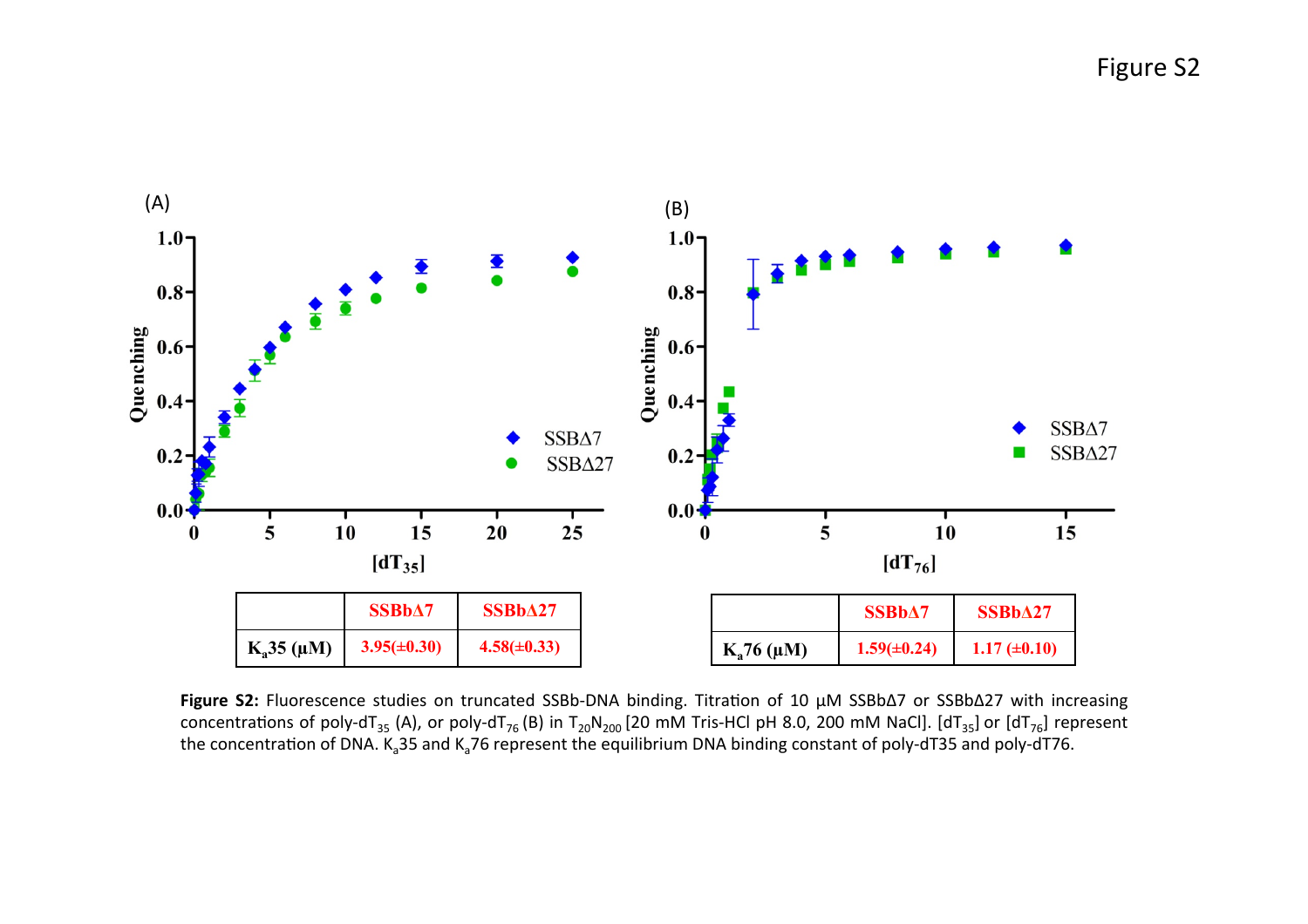

**Figure S3:** Dynamic Light Scattering plot of mycobacterial SSBb. DLS was carried using Spectrosize 300 (Molecular Dimension). Mean radius distribution plots, showing the probable radius and molecular weight of the following are shown: (A) MsSSBb-7mg/ml (B) MtSSBb-1mg/ml. Each sample was subjected to 25 readings. Radius distribution plots show a narrow continuous streak for *MsSSBb*, while the map is broad and slightly discontinuous for MtSSBb.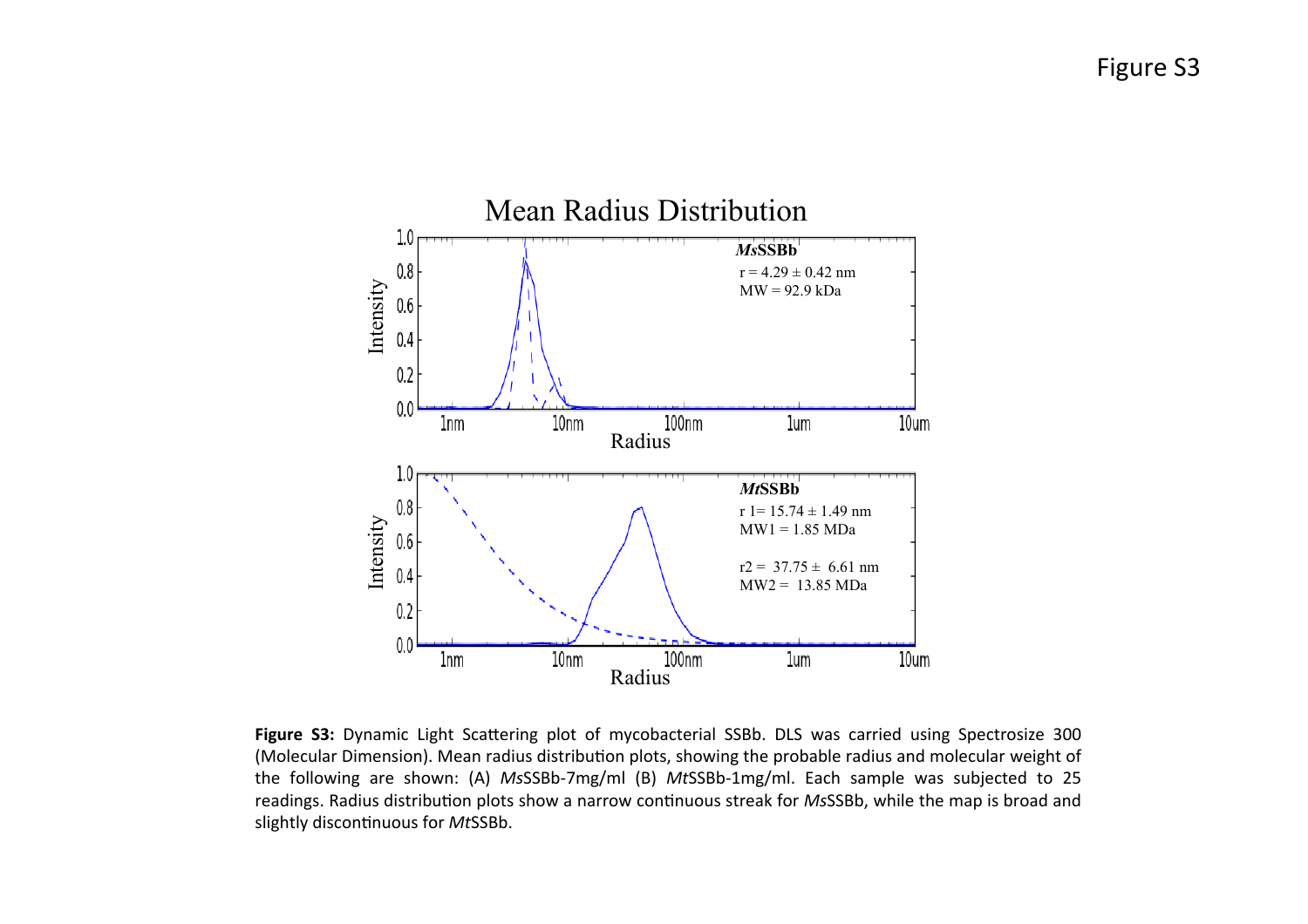Figure S4



**Figure S4:** Analysis of M13 ssDNA binding to MtSSBb. M13 ssDNA (250) ng) was incubated with *Mt*SSBb (0, 100, 200, 500, 1000, 2000 nmol, lanes 1-6, respectively) in a binding buffer. Reaction mixtures were electrophoresed on 1 % agarose gel (containing EtBr) in 1X TBE. The gel was visualized under UV light.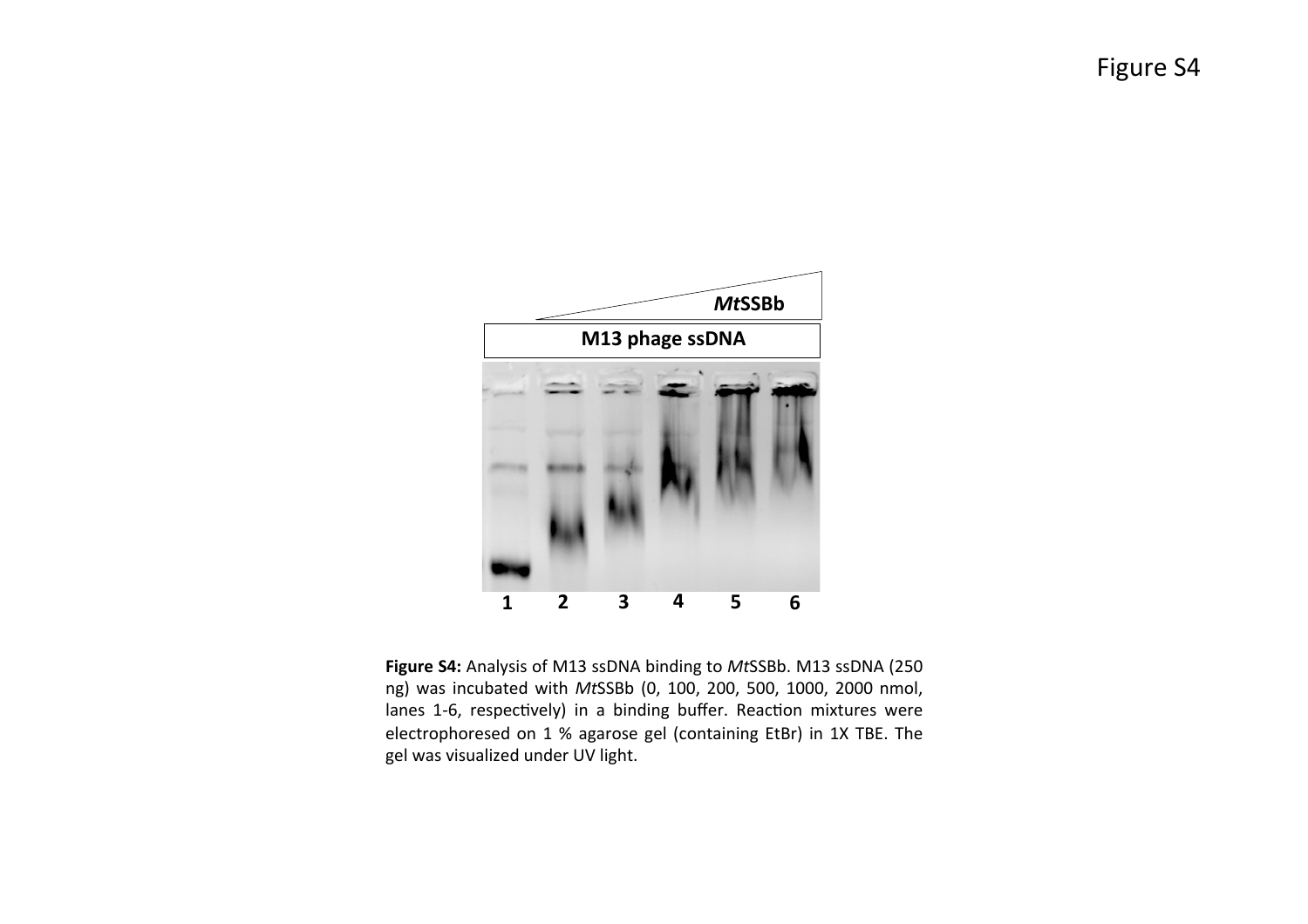## **Table S1: Primer information for gene cloning**

| MsSSBb forward primer                | CGTACATATGAACATGTTCGAGACACCGTTCACTG    |
|--------------------------------------|----------------------------------------|
| MsSSBb reverse primer                | TGAGAAGCTTCTACGCCGTCAGTGGCAGC          |
| $MsSBBb \Delta 7$ reverse primer     | TGAGAAGCTTCTAGCCGGCGAGGTCGGCGACG       |
| $Ms$ SSBb $\Delta$ 27 reverse primer | TGAGAAGCTTCTAGCGGTCGACGTCATCATCGGGAACG |
| MsSSBa forward primer                | AGCTACATATGGCTGGTGACACCACCATCACCGTT    |
| MsSSBb reverse primer                | AGCTAAAGCTTCTAGAAGGGCGGTTCGTCGTCAG     |
| MsRecA LIC forward primer            | TACTTCCAATCCAATGCAATGGCGCAGCAGGCCC     |
| MsRecA LIC reverse primer            | TTATCCACTTCCAATGTTATTAGAAGTCAACCGGG    |

The restriction enzymes sites added are underlined. Stop codon is colored in red.